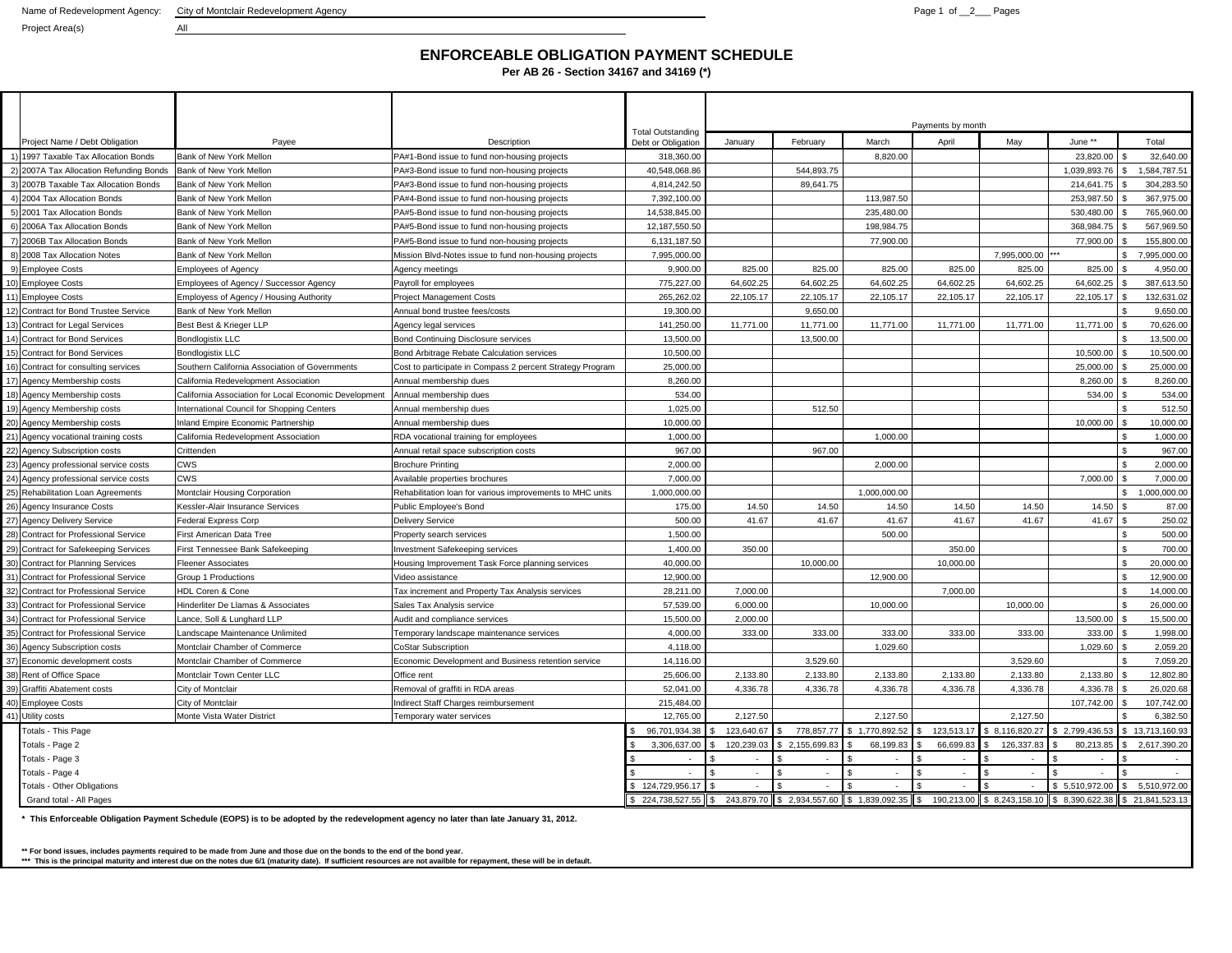Project Area(s) All

## **ENFORCEABLE OBLIGATION PAYMENT SCHEDULE**

**Per AB 26 - Section 34167 and 34169 (\*)**

|                                                 |                                                                          |                                                           | Total<br>Outstanding<br>Debt or | Payments by month |                                               |                              |           |                                       |           |                |                |
|-------------------------------------------------|--------------------------------------------------------------------------|-----------------------------------------------------------|---------------------------------|-------------------|-----------------------------------------------|------------------------------|-----------|---------------------------------------|-----------|----------------|----------------|
| Project Name / Debt Obligation                  | Payee                                                                    | Description                                               | Obligation                      | January           | February                                      | March                        | April     | May                                   | June **   |                | Total          |
|                                                 |                                                                          |                                                           |                                 |                   |                                               |                              |           |                                       |           |                |                |
| 1) Agency Insurance Costs                       | California Insurance Pool Authority                                      | General Liability Insurance                               | 194,916.00                      | 605.00            | 605.00                                        | 605.00                       | 605.00    | 605.00                                | 605.00    | $\mathcal{F}$  | 3,630.00       |
| 2) Agency Membership costs                      | National Association of Housing & Redevelopment CAnnual membership costs |                                                           | 210.00                          |                   |                                               |                              |           |                                       | 210.00    |                | 210.00         |
| <b>Contract for Construction</b>                | National Community Renaissance                                           | Special needs housing project                             | 1,900,000.00                    |                   | 1,900,000.00                                  |                              |           |                                       |           |                | \$1.900.000.00 |
| Housing Improvement costs                       | Neighborhood Partership Housing                                          | Safe Homes for Seniors costs                              | 30,000.00                       | 2.000.00          | 2,000.00                                      | 3,000.00                     | 3.000.00  | 3.000.00                              | 3,000.00  |                | 16,000.00      |
| 5) Housing Improvement Loans                    | Neighborhood Partership Housing                                          | Single family housing rehabiliation loans                 | 270,000.00                      | 30,000.00         | 30,000.00                                     | 30,000.00                    | 30,000.00 | 30,000.00                             | 30,000.00 | \$.            | 180,000.00     |
| 6) Agency Insurance Costs                       | California Insurance Pool Authority                                      | Earthquake/Flood Insurance                                | 9,248.00                        | 771.00            | 771.00                                        | 771.00                       | 771.00    | 771.00                                | 771.00    |                | 4,626.00       |
| <b>Contract for Legal Services</b>              | Robbins & Holdaway                                                       | Agency legal services                                     | 5,000.00                        | 417.00            | 417.00                                        | 417.00                       | 417.00    | 417.00                                | 417.00    | -S             | 2,502.00       |
| 8) Advertising for Bond costs                   | Source Media                                                             | Publication of Bond Call Notice                           | 4,500.00                        |                   |                                               |                              |           |                                       | 4,500.00  |                | 4,500.00       |
| 9) Utility Costs                                | Southern California Edison Co                                            | Temporary utility costs for properties                    | 2,000.00                        | 167.00            | 167.00                                        | 167.00                       | 167.00    | 167.00                                | 167.00    | \$.            | 1,002.00       |
| 10) Contract for Professional Service           | Southern California Landscape                                            | Temporary Foundation 11 landscape maintenance services    | 18,000.00                       | 3,000.00          | 3,000.00                                      | 3,000.00                     | 3,000.00  | 3,000.00                              | 3,000.00  |                | 18,000.00      |
| 11) Contract for Professional Service           | Southern California Landscape                                            | Foundation Area 11 required repairs/replacement           | 20,000,00                       | 20.000.00         |                                               |                              |           |                                       |           |                | 20.000.00      |
| 12) Contract for Legal Services                 | Stradling, Yocca, Carlson & Rauth                                        | Agency legal services                                     | 125,000.00                      | 20,833.33         | 20,833.33                                     | 20,833.33                    | 20,833.33 | 20,833.33                             | 20,833.35 | \$             | 125,000.00     |
| 13) Commercial Rehabilitation Loan Agreement    | Jana Maria Campbell & Dennis Silletto                                    | Commercial Rehabiliation Loan                             | 267,853.00                      | 7,500.00          |                                               |                              |           |                                       | 7,500.00  |                | 15,000.00      |
| Homebuyers Assistance Program Agreement<br>(14) | US Bank                                                                  | Shared Appreciation costs on Homebuyer Assistance Program | 2,000.00                        |                   |                                               | 1,000.00                     |           |                                       | 1,000.00  |                | 2,000.00       |
| 15)<br>Homebuyers Assistance Program Agreement  | US Bank                                                                  | Homebuyer Assistance program servicing fees               | 304.00                          |                   |                                               |                              |           |                                       | 304.00    | \$             | 304.00         |
| 16) Agency Insurance Costs                      | Kessler-Alair Insurance Services                                         | Fire Insurance                                            | 1,753.00                        | 146.00            | 146.00                                        | 146.00                       | 146.00    | 146.00                                | 146.00    | ς.             | 876.00         |
| 17) Office supplies                             | Xpedx Paper & Graphics                                                   | <b>Office Supplies</b>                                    | 400.00                          |                   |                                               |                              |           | 400.00                                |           | \$             | 400.00         |
| 18) Employee Costs                              | Employees of the Agency                                                  | Mileage/Auto Allowance                                    | 26,820.00                       | 2,235.00          | 2,235.00                                      | 2,235.00                     | 2,235.00  | 2,235.00                              | 2,235.00  | \$.            | 13,410.00      |
| 19) Utility Costs                               | Verizon California                                                       | Telephone services                                        | 1,699.00                        | 142.00            | 142.00                                        | 142.00                       | 142.00    | 142.00                                | 142.00    |                | 852.00         |
| 20) Utility Costs                               | Southern California Edison Co                                            | <b>Electrical services</b>                                | 3,882.00                        | 323.50            | 323.50                                        | 323.50                       | 323.50    | 323.50                                | 323.50    | <b>S</b>       | 1,941.00       |
| 21) Utility Costs                               | Southern California Gas Company                                          | Natural Gas services                                      | 259.00                          | 21.50             | 21.50                                         | 21.50                        | 21.50     | 21.50                                 | 21.50     |                | 129.00         |
| 22)<br><b>Cellular Phone Costs</b>              | Verizon Wireless                                                         | Cellular phone costs                                      | 463.00                          | 38.50             | 38.50                                         | 38.50                        | 38.50     | 38.50                                 | 38.50     | ς.             | 231.00         |
| Contract for Construction<br>23)                | Earth Tek Engineering Corp                                               | Alma Hofman Park Improvement Project                      | 128,392.00                      | 12,839.20         |                                               |                              |           |                                       |           | \$             | 12,839.20      |
| 24) Agency Loan Agreements                      | City of Montclair                                                        | Note for redevelopment projects in Project Area III       | 58,738.00                       |                   |                                               |                              |           | 58,738.00                             |           | \$             | 58,738.00      |
| 25)<br>Member Fee                               | Gold Line Construction Authority                                         | Gold Line Membership                                      | 30,000.00                       |                   | 30,000.00                                     |                              |           |                                       |           |                | 30,000.00      |
| 26) Route Alternative Study                     | Gold Line Construction Authority                                         | Fee for participation in study                            | 160,000.00                      |                   | 160,000.00                                    |                              |           |                                       |           | \$.            | 160,000.00     |
| 27)<br>Maintenance Contract                     | Buchbinder Maintenance Inc.                                              | Vandalism Repairs                                         | 1,500.00                        | 500.00            |                                               | 500.00                       |           | 500.00                                |           | $\mathfrak{s}$ | 1,500.00       |
| 28<br>Monument Sign Repairs                     | Sign A Rama                                                              | Foundation Area 11 required repairs                       | 2.000.00                        | 2.000.00          |                                               |                              |           |                                       |           | \$             | 2.000.00       |
| 29) Maintenance Contract                        | Landmark Fence                                                           | Foundation Area 11 and 12 required repairs                | 10,000.00                       | 10,000.00         |                                               |                              |           |                                       |           | \$             | 10,000.00      |
| 30) Oversight Board                             | County of San Bernardino                                                 | <b>Administrative Costs</b>                               | 25,000.00                       |                   | 5,000.00                                      | 5,000.00                     | 5,000.00  | 5,000.00                              | 5,000.00  | $\mathfrak{L}$ | 25,000.00      |
| 31<br><b>RDA Consulting</b>                     | Donald L. Parker                                                         | Financial recording review and Annual Report Preparation. | 6,100.00                        | 6,100.00          |                                               |                              |           |                                       |           | £.             | 6,100.00       |
| 32) Title Report Costs                          | Chicago Title                                                            | Title Report RE: Fall                                     | 600.00                          | 600.00            |                                               |                              |           |                                       |           | \$             | 600.00         |
| 33)                                             |                                                                          |                                                           |                                 |                   |                                               |                              |           |                                       |           | ፍ              | $\sim$         |
| 34)                                             |                                                                          |                                                           |                                 |                   |                                               |                              |           |                                       |           | \$             | $\sim$         |
| 35)                                             |                                                                          |                                                           |                                 |                   |                                               |                              |           |                                       |           | \$             | $\sim$         |
| 36)                                             |                                                                          |                                                           |                                 |                   |                                               |                              |           |                                       |           | \$             | $\sim$         |
| 37)                                             |                                                                          |                                                           |                                 |                   |                                               |                              |           |                                       |           | \$             |                |
| 38)                                             |                                                                          |                                                           |                                 |                   |                                               |                              |           |                                       |           |                |                |
| 39)                                             |                                                                          |                                                           |                                 |                   |                                               |                              |           |                                       |           |                |                |
| 40)                                             |                                                                          |                                                           |                                 |                   |                                               |                              |           |                                       |           |                | $\sim$         |
| Totals - This Page                              |                                                                          |                                                           |                                 |                   | \$ 3,306,637.00 \$ 120,239.03 \$ 2,155,699.83 | 68,199.83 \$<br>$\mathbf{s}$ |           | 66,699.83 \$126,337.83 \$80,213.85 \$ |           |                | 2.617.390.20   |

**\* This Enforceable Obligation Payment Schedule (EOPS) is to be adopted by the redevelopment agency no later than late January 31, 2012.**

**\*\* For bond issues, includes payments required to be made from June and those due on the bonds to the end of the bond year.**